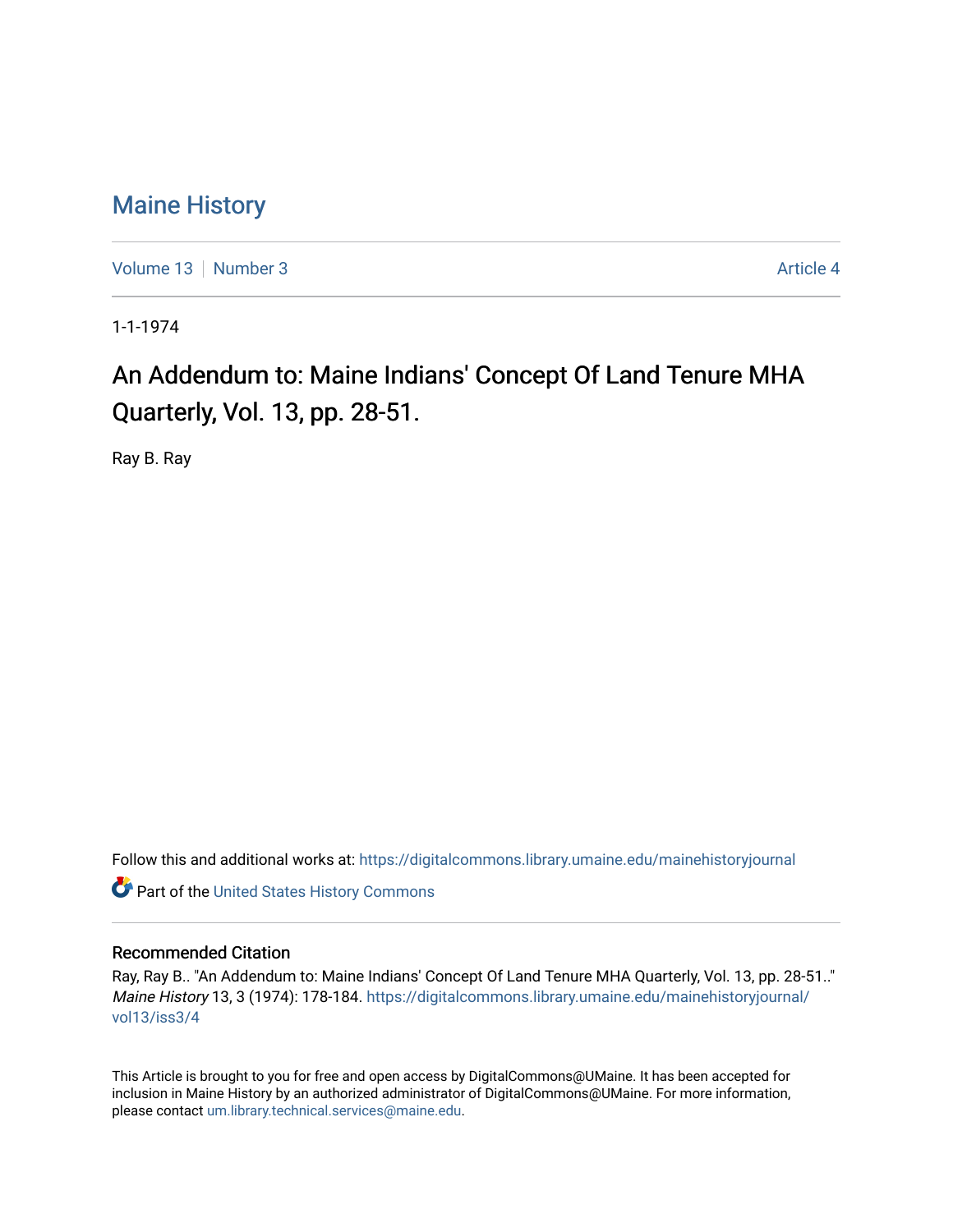An Addendum to: **MAINE INDIANS' CONCEPT OF LAND TENURE** *MHS Quarterly*, Vol. 13, pp. 28-51.

We are indebted to Dr. Monique Crochet, Associate Professor of French at the University of Maine, Portland-Gorham, for translating the letters which follow from the original French as they appeared in the *Massachusetts Historical Society Collections,* Series II, volume 8, pp. 259-263 (Boston, 1819). These letters seem to have received scant attention by historians since their publication over 150 years ago; perhaps this is because they have never appeared in a good English translation.

These letters precipitated an understandable shudder among colonists who vividly remembered previous Indian incursions. The General Court in Boston, however, was moved to little more in the way of action than their customary condemnation of the French and the Jesuit Missionaries in Maine. The threats contained in these letters have been thoroughly aired by historians on the subject; however, what we found of particular value and worth skillful translation, was the list of Indian complaints, revealing clearly their concept of land tenure. Since their land was received from "God alone" it could not be conveyed to king or anyone else by conquest, grant, or purchase. Rather, the lands were intended to be shared, as we have seen earlier *(MHS Quarterly,* volume 13, pp. 28-51). We also found it interesting that evidence of these strong convictions, so apparent throughout the seventeenth century, should appear as late as 1721, the date of these letters.

Professor Crochet first translated the letters into modern English; and then, in order to retain some of the spirit and flavor of the originals, she made a second trans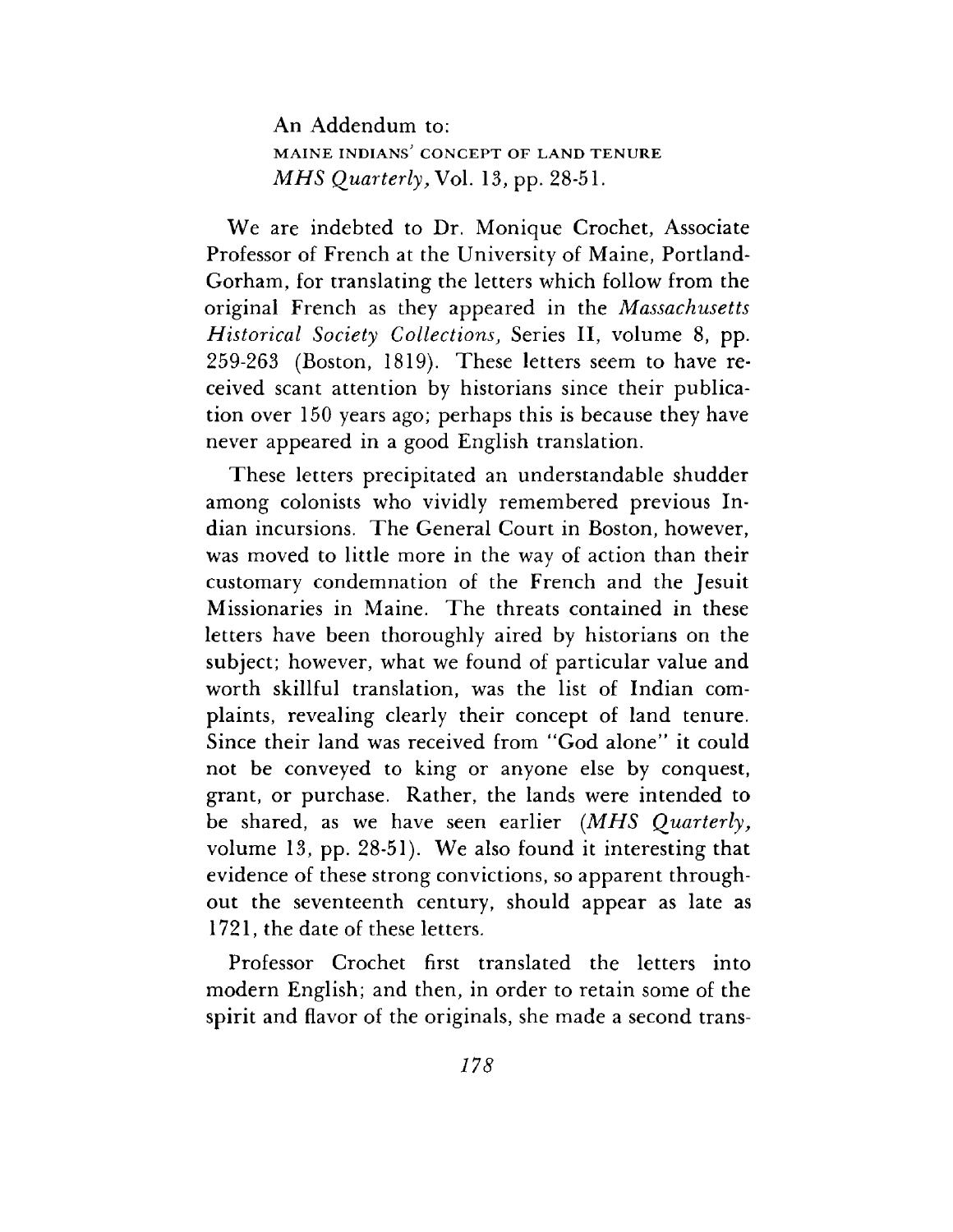lation in an eighteenth century idiom. We chose to reproduce the latter version. We have reproduced the signatures (of great value in establishing how truly widespread were such beliefs) as they appear in the original French version printed in the *Massachusetts Historical Society Collections.*

Roger B. Ray

July 27, 1721

## Eastern Indians' Letter to the Governour (Governor Samuel Shute)

Great Captain of the English,

Thou seest from the peace treaty of which I am sending thee the copy that thou must live peacefully with me. Is it living peacefully with me to take my land away from me against my will? My land which I received from God alone, my land of which no king nor foreign power has been allowed or is allowed to dispose against my will, which thou hast been doing none the less for several years, by establishing and fortifying thyself here against my wishes, as thou didst in my Anmirkangan, Kenibekki and Matsih-an-ssis Rivers and elsewhere and more recently in my Anm-kangan River where I was very surprised to see a fort which I was told was being built by thy command.

Consider, great captain, that I have often told thee to withdraw from my land and that I am telling thee so again for the last time. My land is not thine either by right of conquest, or by grant or by purchase. It is not thine by right of conquest.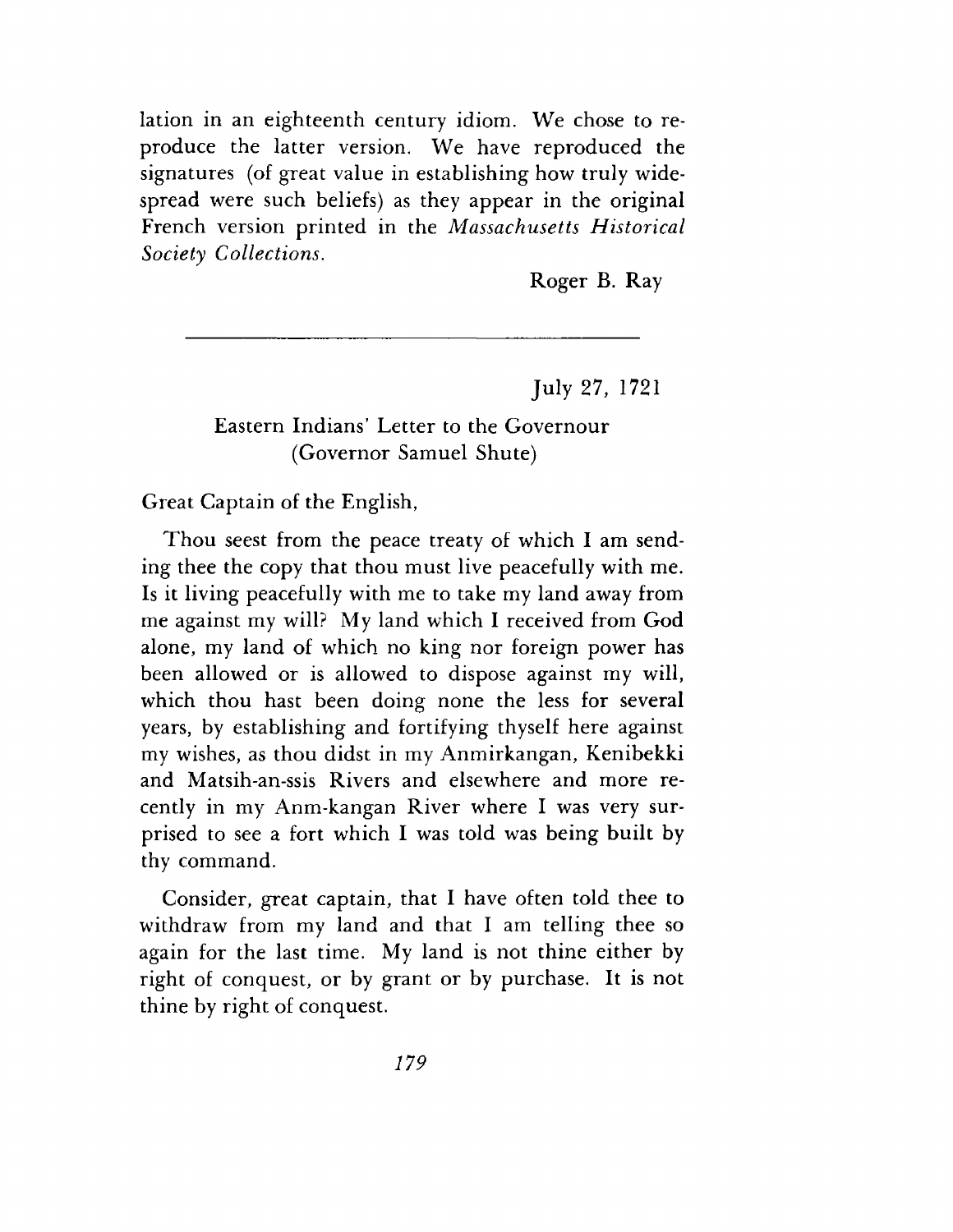When didst thou drive me away from it? And did I not drive thee away from it every time we waged war together, which proves it is mine under several titles.

It is not thine by grant. The king of France, sayest thou, gave thee it. But could he give thee it? Am I his subject?

The savages, sayest thou, gave thee it. Could a few savages whom thou caughtest by surprise by getting them drunk give thee it to the detriment of their entire nation which, far from ratifying that grant, which would be necessary to give thee any right, declares it invalid and illusory?

Some of us had lent thee a few places but know now that the entire nation revokes those loans because thou misusedst them. When did they allow thee to build forts and advance as much as thou doest along their River?

It is not thine by right of purchase. And thou art telling me something which my grand-fathers and fathers never told me. That they had sold my entire land when some of us had sold some pieces of it, which is not the case since thou canst not say that thou paidst enough for the smallest of the islands which thou wantest to seize; I have the right to take back a property which should never have been taken to my detriment and which I reconquered so many times.

Therefore, I am awaiting thy answer <sup>3</sup> Sundays from now; if within that time thou hast not written to me that thou withdrawest from my land, I will not tell thee again to withdraw, and I will believe that thou wantest to dominate it against my will.

Beside, these are not the words of 4 or 5 savages whom thou canst easily trick into sharing thy views by thy gifts,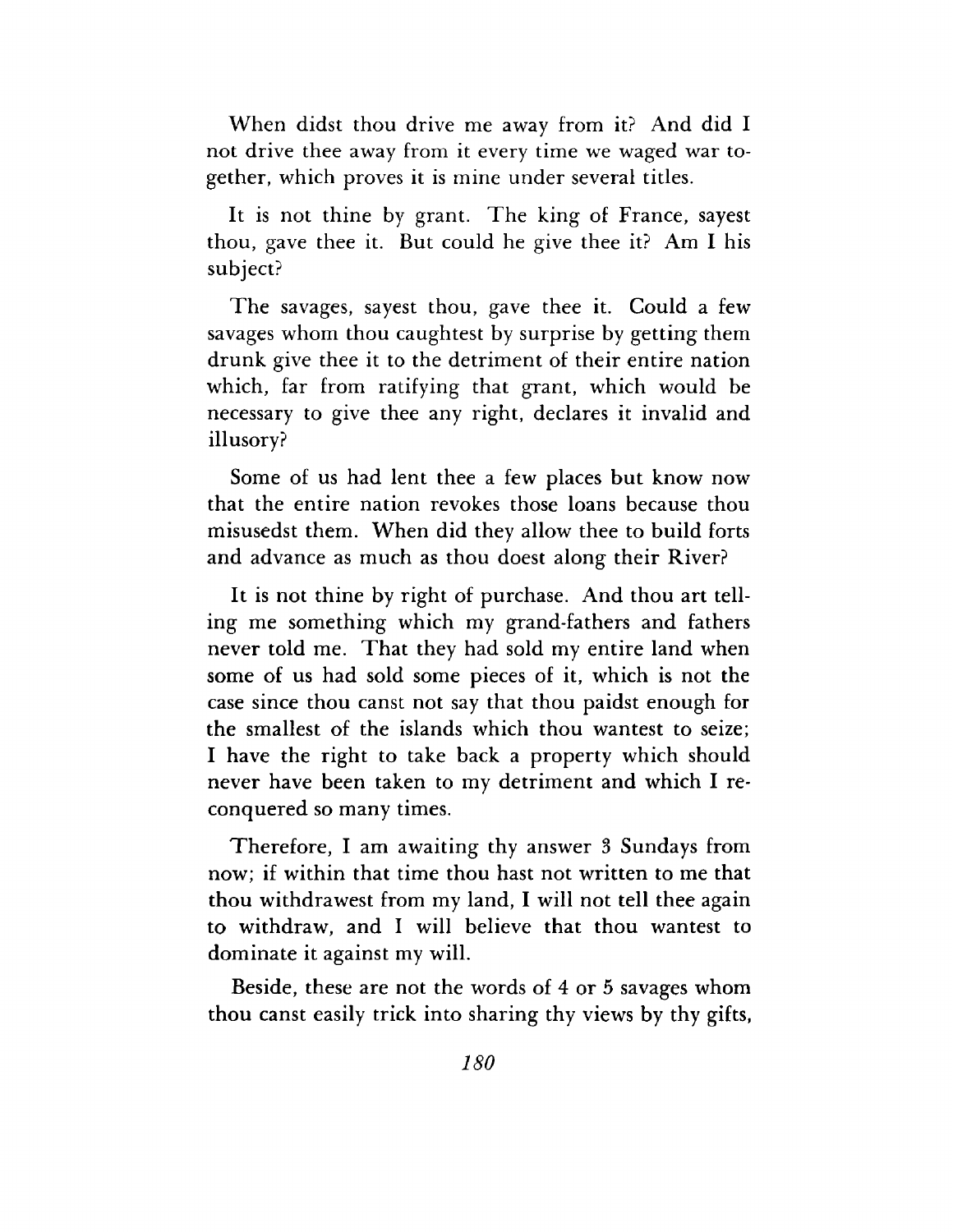thy lies and thy deceits; these are the words of the entire Abanaquis nation scattered over this continent and over Canada and of all the other Christian savages their allies who have gathered together on my land for the purpose of speaking to thee in this manner and who, after having waited for thee for more than fifty days and after having waited for my people whom I am surprised thou art not sending back according to thy word, are now all together summoning thee to withdraw from the land of the Abanaquis which thou unjustly wantest to usurp and which has for boundaries the Kenibege River which separates it from the land of the Iroquois. I would have the right to ask thee to return the whole territory which lies between that River and mine, since thou ownest none of it but by seizure, but I am willing to let thee have that territory on the absolute condition that no Englishman may dwell within a league of my Peggakki River, nor from that boundary along the seashore which parallels the entire stretch of my land nor along the estuaries of my Rivers, nor on any of the off-shore islands which belong to my land and where I can go by canoe.

If a few individual savages, addicted to drinking, tell thee thou mayest dwell where thou dwelledst formerly, know that the entire nation disapproves of that permission and that I will go and burn down those dwellings after plundering them.

by my people who are in Boston.

In my village of Nanrants-ak, I am awaiting thine answer in French as I wrote to thee. If thou writest to me in English, I will believe that thou didst not want to be understood and that thou hast decided to retain my land and my people against my will; but I am telling thee once more to give them back to me, because the land is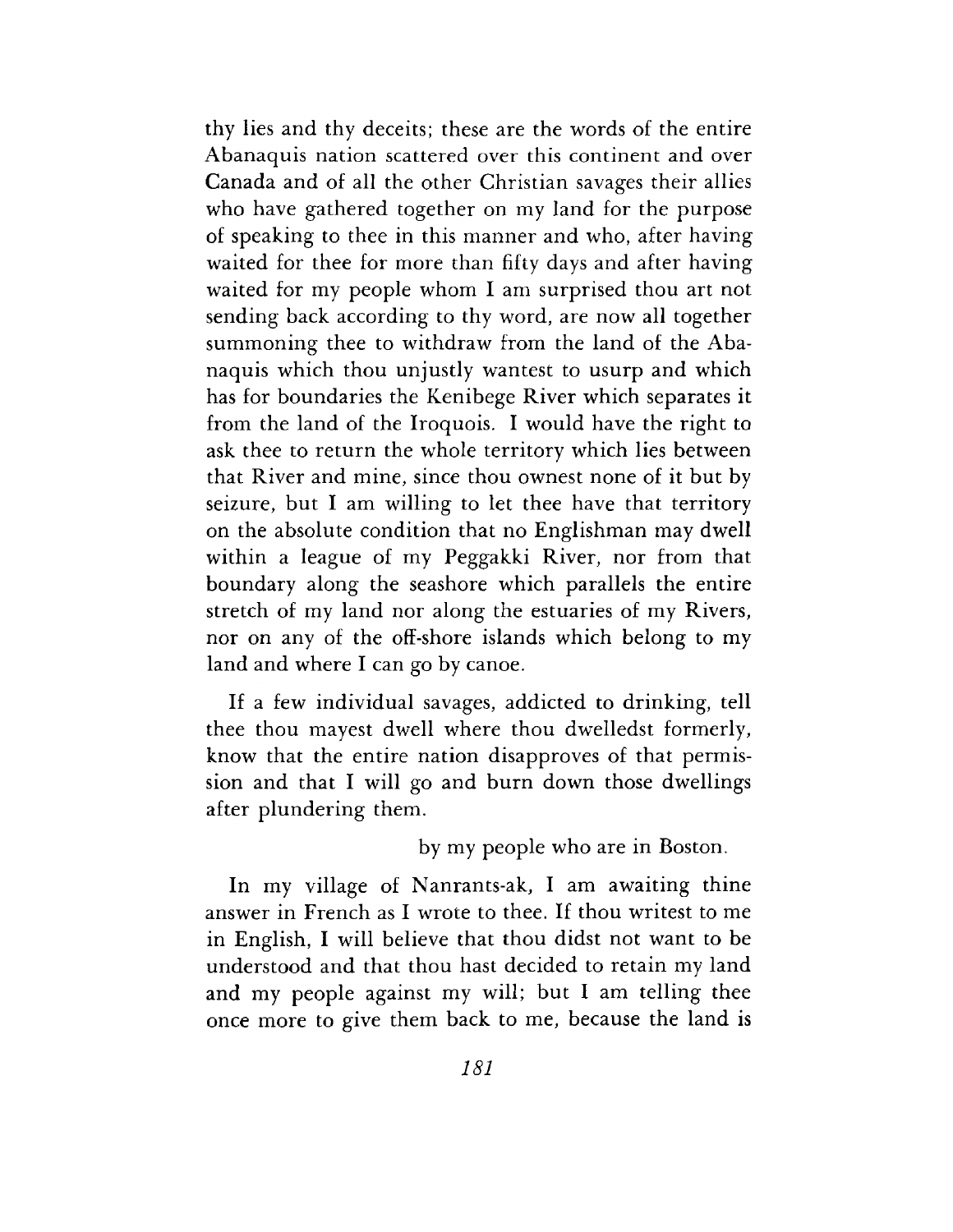mine and because as far as my 4 men are concerned I paid the ransom we agreed upon to fulfill my promise although I owe thee nothing. These are the words of the whole Abanaquis Nation scattered over this continent and over Canada, and of all the Catholic savages, Hurons, Iroquois, Misemaks, and other allies of the Abanaquis, whose Elders and Representatives have appeared at the place called Menaskek and spoken to their chief.

### July 28, 1721

Know also great captain that the whole Abanaquis nation declares nul and void all the agreements that thou hast made up to now with the savages, because they were neither admitted nor accepted by the entire nation and because they were nothing but the result of thy trickery as in the agreement of Peskadoe, upon which thou basest thyself so firmly, and by which thou very falsely made the savages believe that thou wast the sole owner of the land, and that the king of France had given thee their country as if a king could give what is not his.

Considering the effect of the beverage that thou givest in abundance to the savages, after which they promise thee anything thou wantest.

Considering the effect of the violence which thou exercisedst towards them in several encounters and more recently last winter, when after calling six of them to speak to thee about thy cattle which we had killed and which we had the right to kill in order to force thee to withdraw from a land which is not thine, thou hadst them brought into a house and there surrounded by almost two hundred Englishmen armed with pistols and swords, forcing 4 of them to remain as hostages for the killed cattle. Thou then tookest those 4 men as prisoners to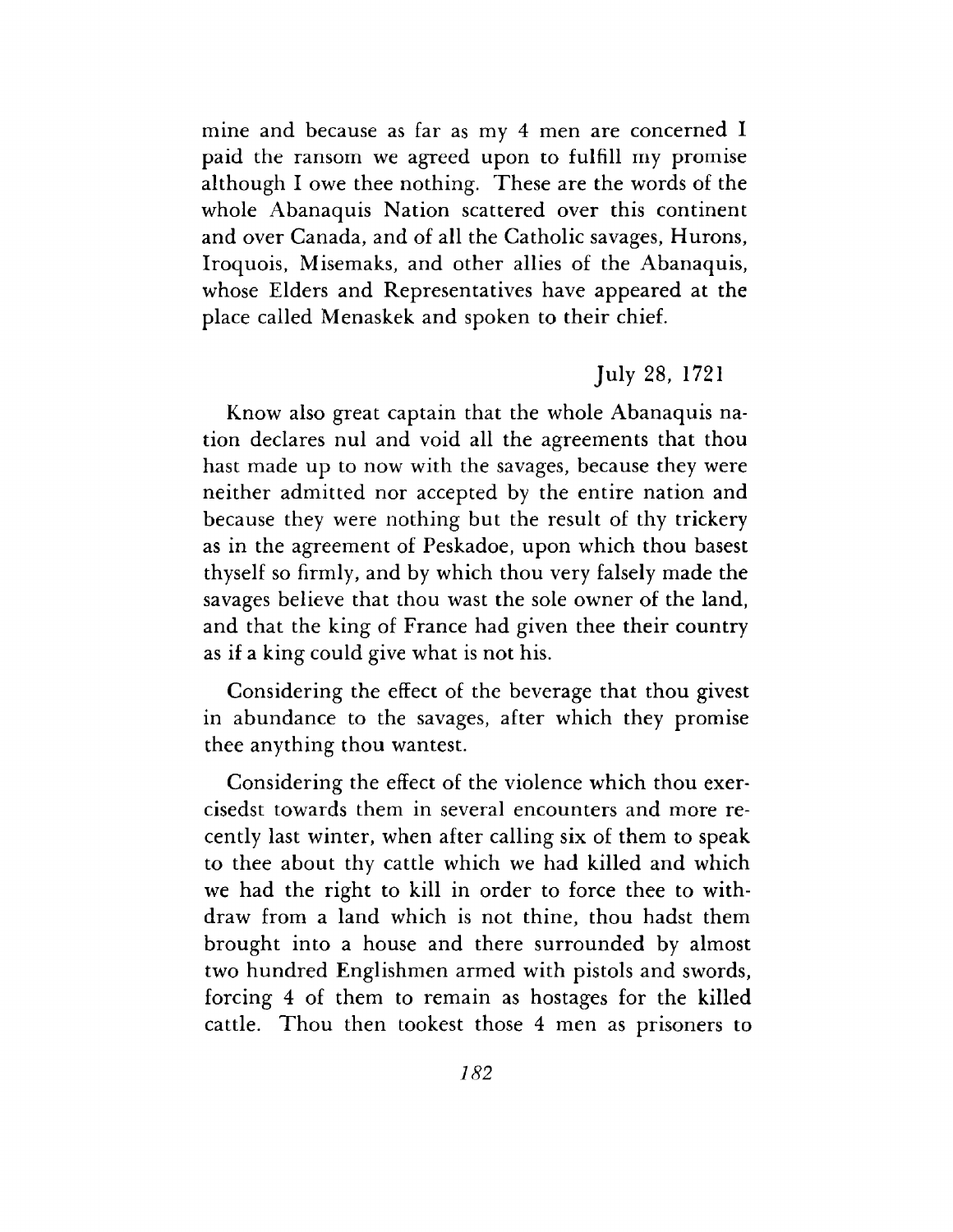Boston. Thou hadst promised to return those 4 men upon my giving thee 200 beavers. The beavers are given but thou still retainest those men. By what right?

Signature of the Abanaquis nation and of the savages its allies: